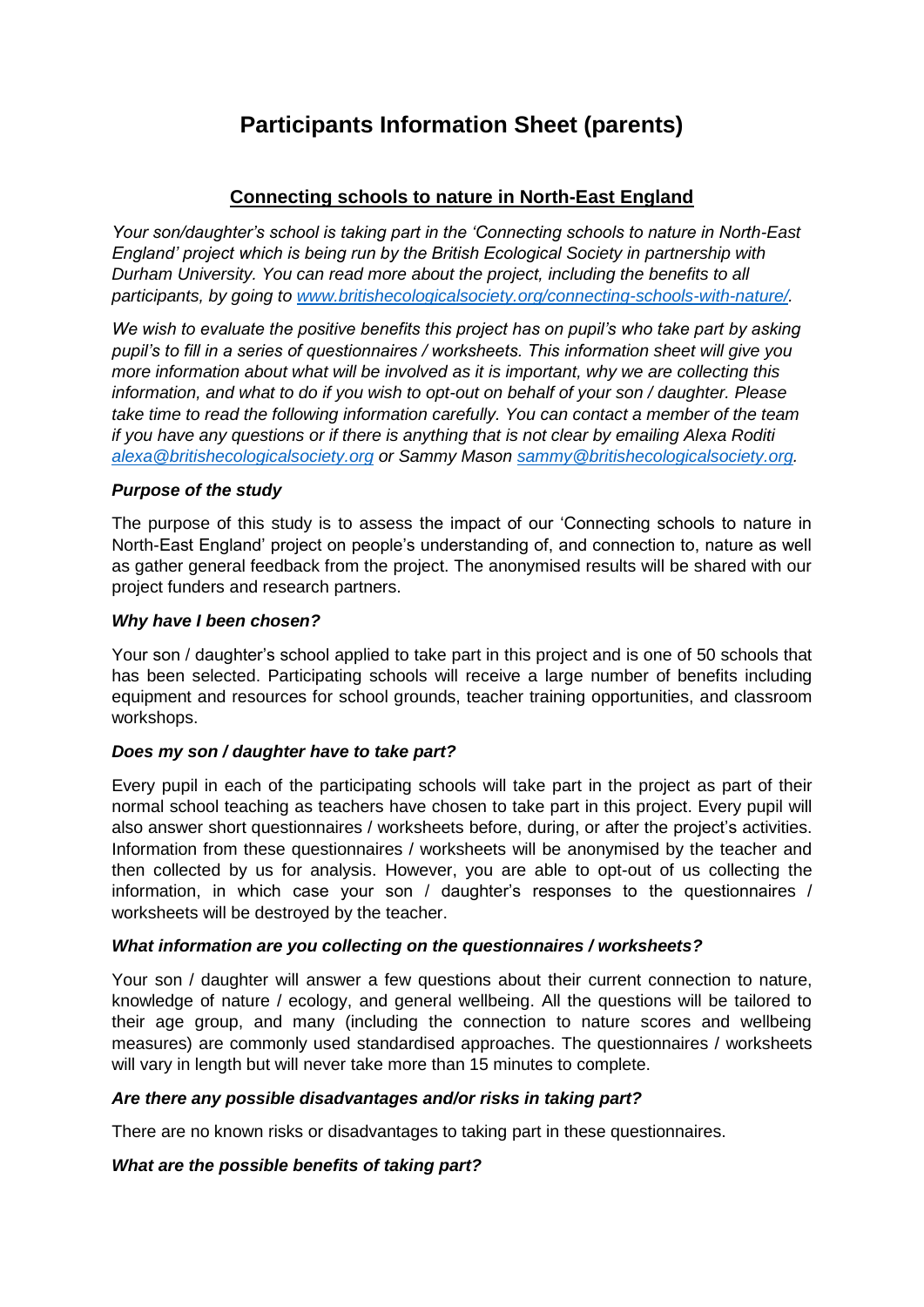You will contribute to a better understanding of how engaging with nature and incorporating nature-related teaching in schools can affect knowledge of, and connection to nature, as well as people's mental health and wellbeing. Your contributions will also help us to plan and obtain funding for future projects and to ensure these projects are as beneficial as possible for participants.

#### *Will my son / daughter's taking part in this study be kept confidential?*

We will work to keep any information collected via project evaluation methods as confidential as possible. All children's responses to questionnaires / worksheets will be anonymised by their teachers and individual identifiable data will not available to ourselves. Please refer to our [Connecting Schools to Nature Privacy Policy](about:blank) for further details.

#### *What will happen to the results of this research project?*

Overall results of this project will be presented and shared amongst project partners, project participants (via BES / school communications), and the wider community (in talks, at conferences, and in research papers). Individual data of specific people taking part in the study will not be presented.

#### *Who is organising and funding the research?*

The project is funded by the UK Government's Green Recovery Challenge Fund. The associated research is being conducted in association with Durham University.

#### *Ethical review of the study*

This project has received ethical approval from the Department of Biosciences Ethics Committee.

#### *How do I opt-out?*

If you do not wish for us to collect data from your son / daughter the you can opt-out now or at any point in the project. Please fill in the form attached and return it to your school to pass on to us. Alternatively, you can let one of the project team know via email (contact details above).

#### *Contact for further information*

Please contact either Alexa Roditi [\(alexa@britishecologicalsociety.org\)](about:blank) or Sammy Mason [\(sammy@britishecologicalsociety.org\)](about:blank).